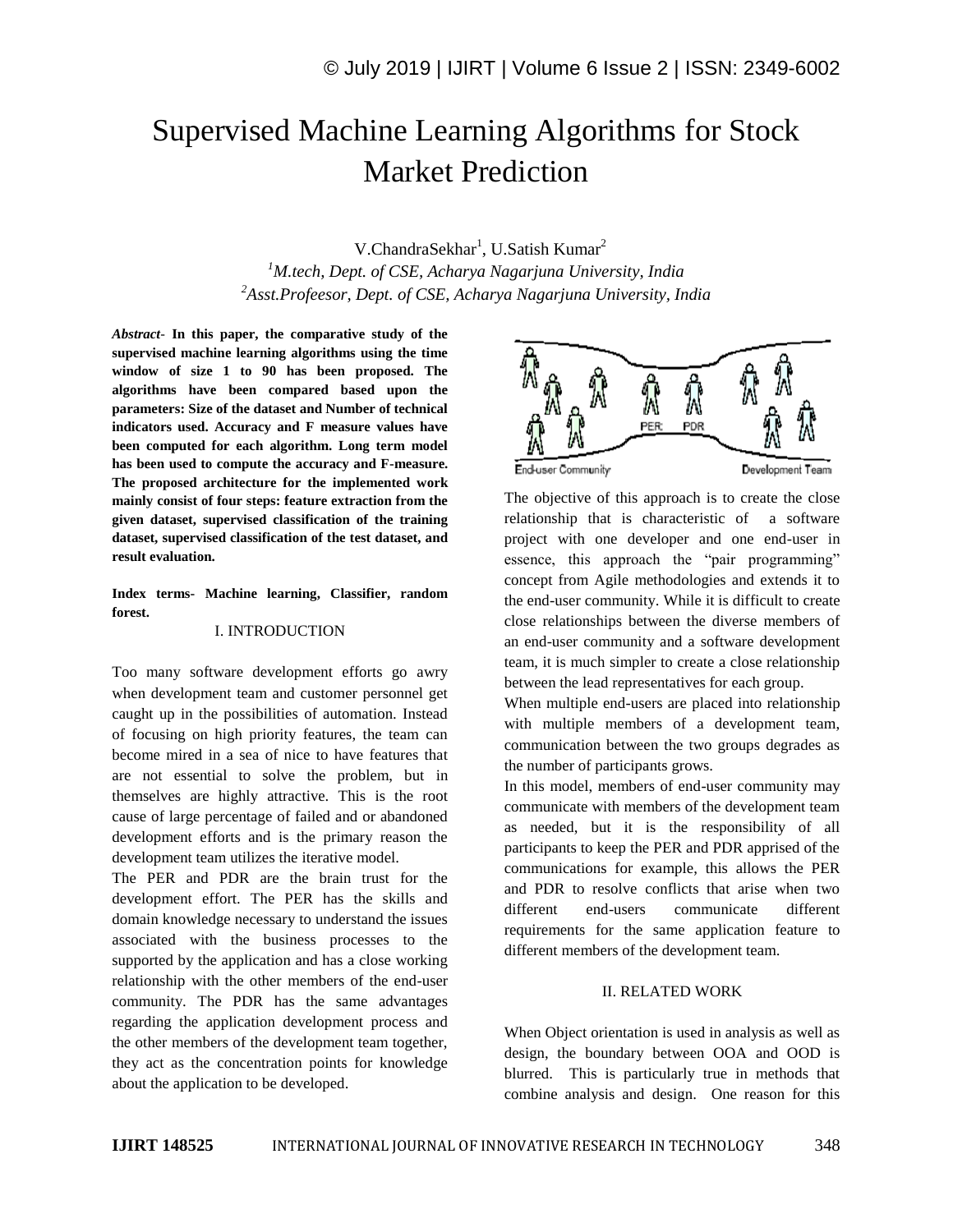blurring is the similarity of basic constructs (i.e.,objects and classes) that are used in OOA and OOD. Through there is no agreement about what parts of the object-oriented development process belongs to analysis and what parts to design, there is some general agreement about the domains of the two activities.

The fundamental difference between OOA and OOD is that the former models the problem domain, leading to an understanding and specification of the problem, while the latter models the solution to the problem. That is, analysis deals with the problem domain, while design deals with the solution domain. However, in OOAD subsumed in the solution domain representation. That is, the solution domain representation, created by OOD, generally contains much of the representation created by OOA. The separating line is matter of perception, and different people have different views on it. The lack of clear separation between analysis and design can also be considered one of the strong points of the objectoriented approach the transition from analysis to design is "seamless". This is also the main reason OOAD methods-where analysis and designs are both performed.

The main difference between OOA and OOD, due to the different domains of modeling, is in the type of objects that come out of the analysis and design process.

# III.RESEARCH DATA

Software engineering has slowly become part of our everyday life. From washing machines to compact disc player, through cash machines and phones, most of our daily activities use software, and as time goes by, the more complex and costly this software becomes.

The demand for sophisticated software greatly increases the constraints imposed on development teams. Software engineers are facing a world of growing complexity due to the nature of applications, the distributed and heterogeneous environments, the size of programs, the organization of software development teams, and the end-users ergonomic expectations.

To surmount these difficulties, software engineers will have to learn not only how to do their job, but also how to explain their work to others, and how to understand when others work is explained to them. For these reasons, they have (and will always have) an increasing need for methods.

# IV. PROPOSED METHODOLOGY

The unification of object-oriented modeling methods became possible as experience allowed evaluation of the various concepts proposed by existing methods. Based on the fact that differences between the various methods were becoming smaller, and that the method wars did not move object-oriented technology forward any longer, Jim Rumbaugh and Grady Booch decided at the end of 1994 to unify their work within a single method: the Unified Method. A year later they were joined by Ivar Jacobson, the father of use cases, a very efficient technique for the determination of requirements.

Booch, Rumbaugh and Jacobson adopted four goals:

- To represent complete systems (instead of only the software portion) using object oriented concepts.
- To establish an explicit coupling between concepts and executable code.
- To take into account the scaling factors that are inherent to complex and critical systems.
- To creating a modeling language usable by both humans and machines.

# 4.1 FIRST NORMAL FORM:

A relation is said to be in first normal form if the values in the relation are atomic for every attribute in the relation. By this we mean simply that no attribute value can be a set of values or, as it is sometimes expressed, a repeating group.

# 4.2 SECOND NORMAL FORM:

A relation is said to be in second Normal form is it is in first normal form and it should satisfy any one of the following rules.

- 1. Primary key is a not a composite primary key
- 2. No non key attributes are present
- 3. Every non key attribute is fully functionally dependent on full set of primary key.

Transitive Dependency: If two non key attributes depend on each other as well as on the primary key then they are said to be transitively dependent.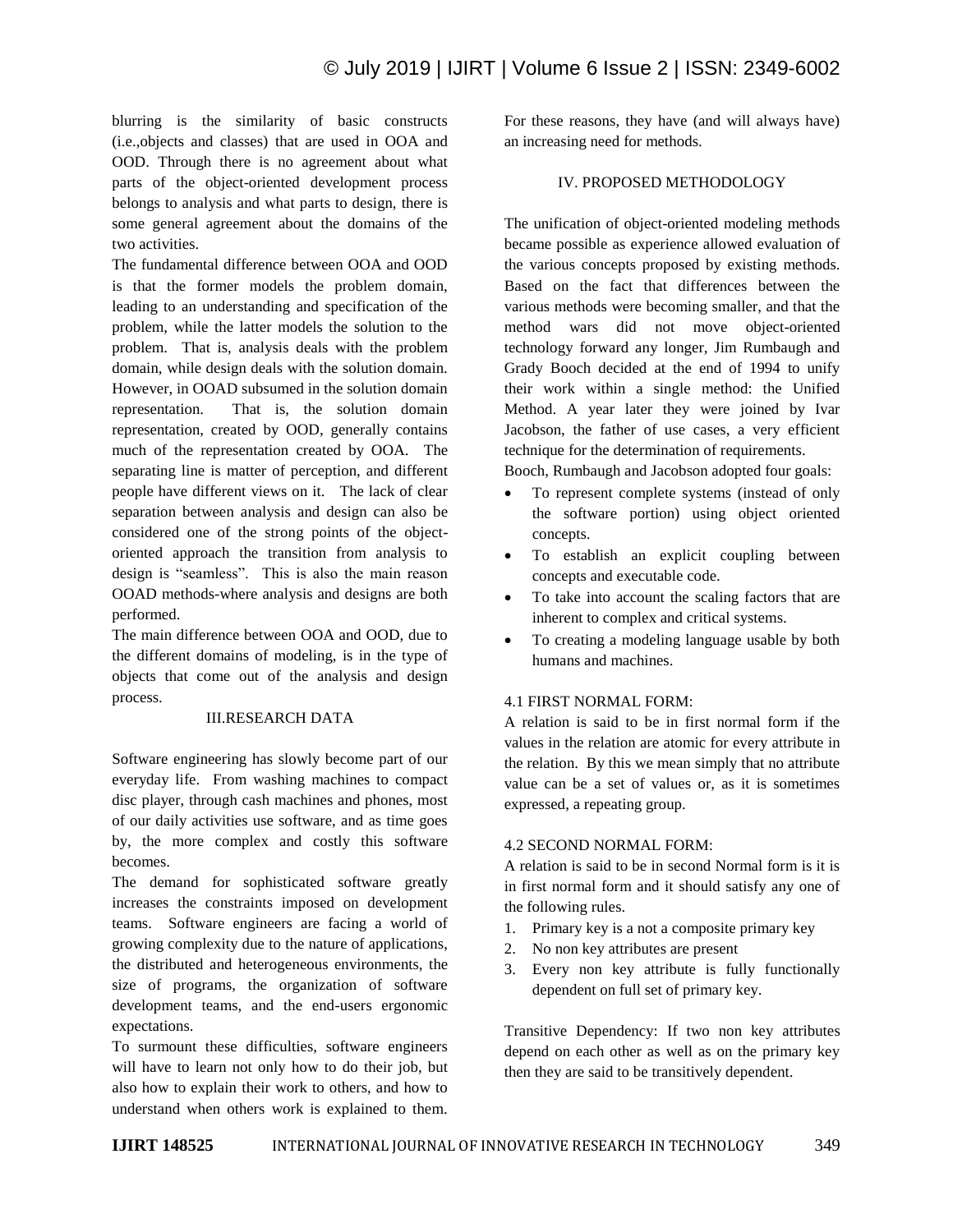The above normalization principles were applied to decompose the data in multiple tables thereby making the data to be maintained in a consistent state.



4.4 E – R DIAGRAMS

- The relation upon the system is structure through a conceptual ER-Diagram, which not only specifics the existential entities but also the standard relations through which the system exists and the cardinalities that are necessary for the system state to continue.
- The entity Relationship Diagram (ERD) depicts the relationship between the data objects. The ERD is the notation that is used to conduct the date modeling activity the attributes of each data object noted is the ERD can be described resign a data object descriptions.

# 4.5 DATA FLOW DIAGRAMS

A data flow diagram is graphical tool used to describe and analyze movement of data through a system. These are the central tool and the basis from which the other components are developed. The transformation of data from input to output, through processed, may be described logically and independently of physical components associated with the system. These are known as the logical data flow diagrams. The physical data flow diagrams show the actual implements and movement of data between people, departments and workstations. A full description of a system actually consists of a set of data flow diagrams. Using two familiar notations Yourdon, Gane and Sarson notation develops the data flow diagrams. Each component in a DFD is labeled with a descriptive name. Process is further identified with a number that will be used for identification purpose. The development of DFD'S is done in several levels. Each process in lower level diagrams can be broken down into a more detailed DFD in the next level. The lop-level diagram is often called context diagram. It consists a single process bit, which plays vital role in studying the current system. The process in the context level diagram is exploded into other process at the first level DFD.

The idea behind the explosion of a process into more process is that understanding at one level of detail is exploded into greater detail at the next level. This is done until further explosion is necessary and an adequate amount of detail is described for analyst to understand the process.

Larry Constantine first developed the DFD as a way of expressing system requirements in a graphical from, this lead to the modular design.

A DFD is also known as a "bubble Chart" has the purpose of clarifying system requirements and identifying major transformations that will become programs in system design. So it is the starting point of the design to the lowest level of detail. A DFD consists of a series of bubbles joined by data flows in the system.

#### V. EXPERIMENTAL RESULTS



These are the input predictions taken by the stock market.

|                  | open      | low       | high      | close     | volume      |
|------------------|-----------|-----------|-----------|-----------|-------------|
| date             |           |           |           |           |             |
| 2010-01-04       | 30.620001 | 30.590000 | 31.100000 | 30.950001 | 38409100.0  |
| 2010-01-05       | 30.850000 | 30.639999 | 31,100000 | 30.959999 | 49749600.0  |
| 2010-01-06       | 30.879999 | 30.520000 | 31,080000 | 30.770000 | 58182400.0  |
| $2010 - 01 - 07$ | 30.629999 | 30.190001 | 30.700001 | 30.450001 | 50559700.0  |
| 2010-01-08       | 30.280001 | 30.240000 | 30.879999 | 30,660000 | 51197400.0  |
| 2010-01-11       | 30.709999 | 30.120001 | 30.760000 | 30.270000 | 68754700.0  |
| $2010 - 01 - 12$ | 30.150000 | 29.910000 | 30.400000 | 30.070000 | 65912100.0  |
| 2010-01-13       | 30.260000 | 30.010000 | 30.520000 | 30.350000 | 51863500.0  |
| $2010 - 01 - 14$ | 30.309999 | 30.260000 | 31.100000 | 30.959999 | 63228100.0  |
| $2010 - 01 - 15$ | 31.080000 | 30.709999 | 31.240000 | 30.860001 | 79913200.0  |
| 2010-01-19       | 30,750000 | 30,680000 | 31.240000 | 31.100000 | 46575700.0  |
| $2010 - 01 - 20$ | 30.809999 | 30.309999 | 30.940001 | 30.590000 | 54849500.0  |
| $2010 - 01 - 21$ | 30.610001 | 30,000000 | 30.719999 | 30.010000 | 73886788.8  |
| $2010 - 01 - 22$ | 30,000000 | 28,840000 | 30.200001 | 28.959999 | 102004600.0 |
| 2010-01-25       | 29.240000 | 29.100000 | 29.660000 | 29.320000 | 63373000.0  |
| 2010-01-26       | 29.200001 | 29.090000 | 29.850000 | 29.500000 | 66639900.0  |
| $2010 - 01 - 27$ | 29.350000 | 29.020000 | 29.820000 | 29.678000 | 63949500.0  |
| 2010-01-28       | 29.840000 | 28.889999 | 29.870001 | 29.160000 | 117513700.0 |
| $2010 - 01 - 29$ | 29.900000 | 27.660000 | 29.920000 | 28.180000 | 193888500.0 |
| 2010-02-01       | 28.389999 | 27.920000 | 28.480000 | 28.410000 | 85931100.0  |
| 2010-02-02       | 28.370001 | 28.139999 | 28,500000 | 28.459999 | 54413700.0  |
| 2010-02-03       | 28.260000 | 28.120001 | 28.790001 | 28.629999 | 61397900.0  |
| $2010 - 02 - 04$ | 28.379999 | 27.809999 | 28.500000 | 27.840000 | 77859999.9  |
| 2010-02-05       | 28,000000 | 27.570000 | 28.280001 | 28.020000 | 80960100.0  |
| 2010-02-08       | 28,010000 | 27.579000 | 28.080000 | 27.719999 | 52820600.0  |
| 2010-02-09       | 27.969999 | 27.750000 | 28.340000 | 28.010000 | 59195800.0  |
| 2010-02-10       | 28.030001 | 27.840000 | 28.240000 | 27.990000 | 48591300.0  |
| 2010-02-11       | 27.930000 | 27.700001 | 28,400000 | 28.120001 | 65993700.0  |
| 2010-02-12       | 27.809999 | 27.580000 | 28.059999 | 27.930000 | 81117200.0  |
| $2010 - 02 - 16$ | 28,129999 | 28,020000 | 28,370001 | 28.350000 | 51935600.0  |
| $-1.1$           |           |           | $+ + +$   | $\cdots$  |             |

# **Output**

### 5.1 MSFT

It is used to specify, visualize, modify, construct and document the artifacts of an object-oriented software